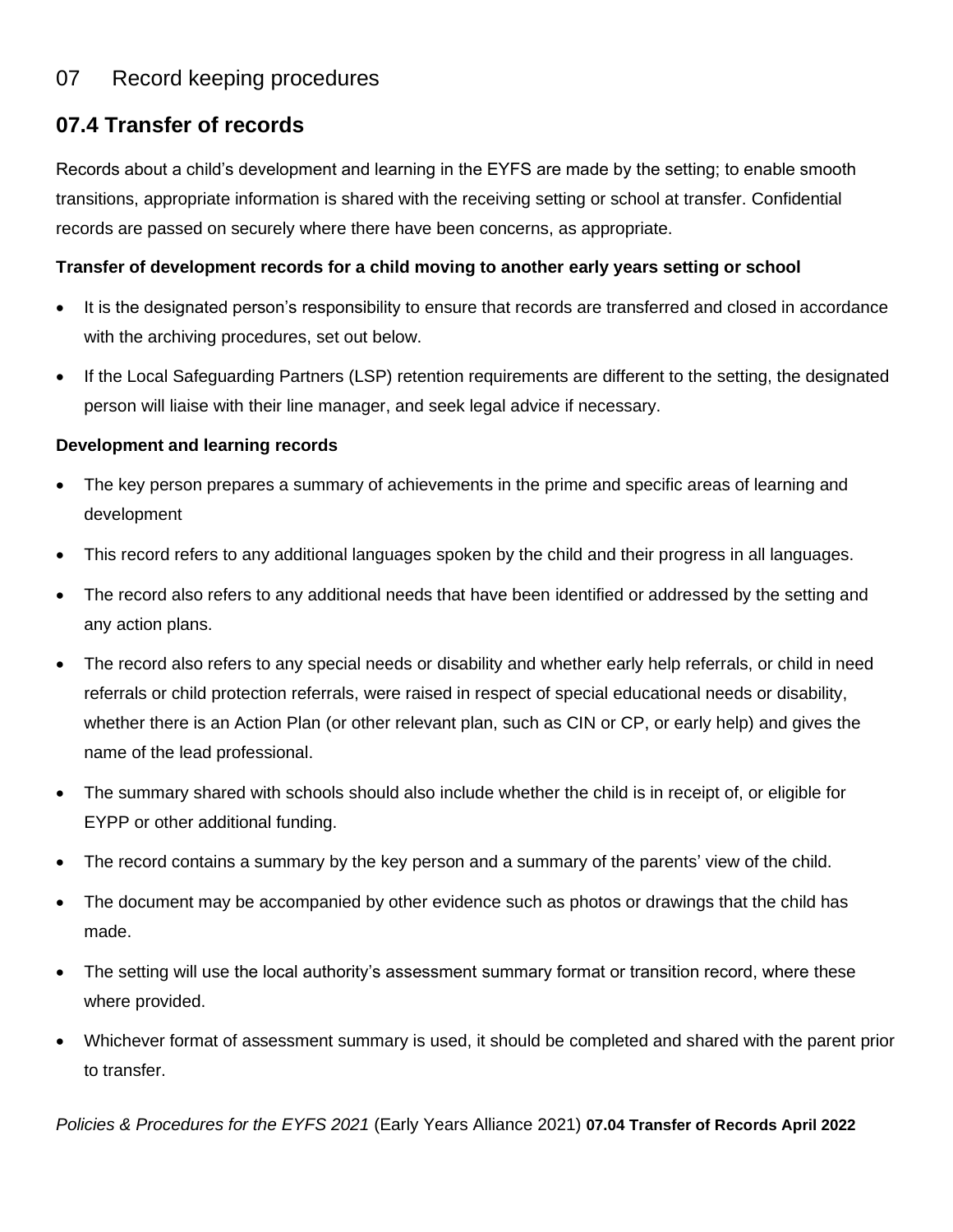### **Transfer of confidential safeguarding and child protection information**

- The receiving school/setting will need a record of child protection concerns raised in the setting and what was done about them. The responsibility for transfer of records lies with the originating setting, not on the receiving setting/school to make contact and request them.
- To safeguard children effectively, the receiving setting must be made aware of any current child protection concerns, preferably by telephone, prior to the transfer of written records.
- Parents should be reminded that sensitive information about their child is passed onto receiving settings where there have been safeguarding concerns and should be asked to agree to this prior to the information being shared. Settings are obliged to share data linked to "child abuse" which is defined as physical injury (non-accidental) physical and emotional neglect, ill treatment and abuse.
- Parents/carers should be asked to agree to this, however, where safeguarding concerns have reached the level of a referral being made to local children's social work services (either due to concerns that a child may be at risk of significant harm or that a child may be in need under Section 17 of the Children Act,) if consent is withheld the information will most likely need to be shared anyway. It is important that any decisions made to share or not share with or without consent are fully recorded.
- For any safeguarding or welfare concerns that resulted in an early help referral being made, and if consent to share is withheld, legal advice is sought prior to sharing.
- If the level of a safeguarding concern has not been such that a referral was made for early help, or to children's social work services or police, the likelihood is that any concerns were at a very low level and if they did not meet the threshold for early help, they are unlikely to need to be shared as child abuse data with a receiving setting, however, the designated person should make decisions on a case by case basis, seeking legal advice is necessary.
- The designated person should check the quality of information to be transferred prior to transfer, ensuring that any information to be shared is accurate, relevant, balanced and proportionate. Parents can request that any factual inaccuracies are amended prior to transfer.
- If a parent wants to see the exact content of the safeguarding information to be transferred, they should go through the subject access request process. It is important that a child or other person is not put at risk through information being shared.
- If no referrals have been made for early help or to children's social work services and police, there should not normally be any significant information which is unknown to a parent being shared with the receiving school or setting.

*Policies & Procedures for the EYFS 2021* (Early Years Alliance 2021) **07.04 Transfer of Records April 2022**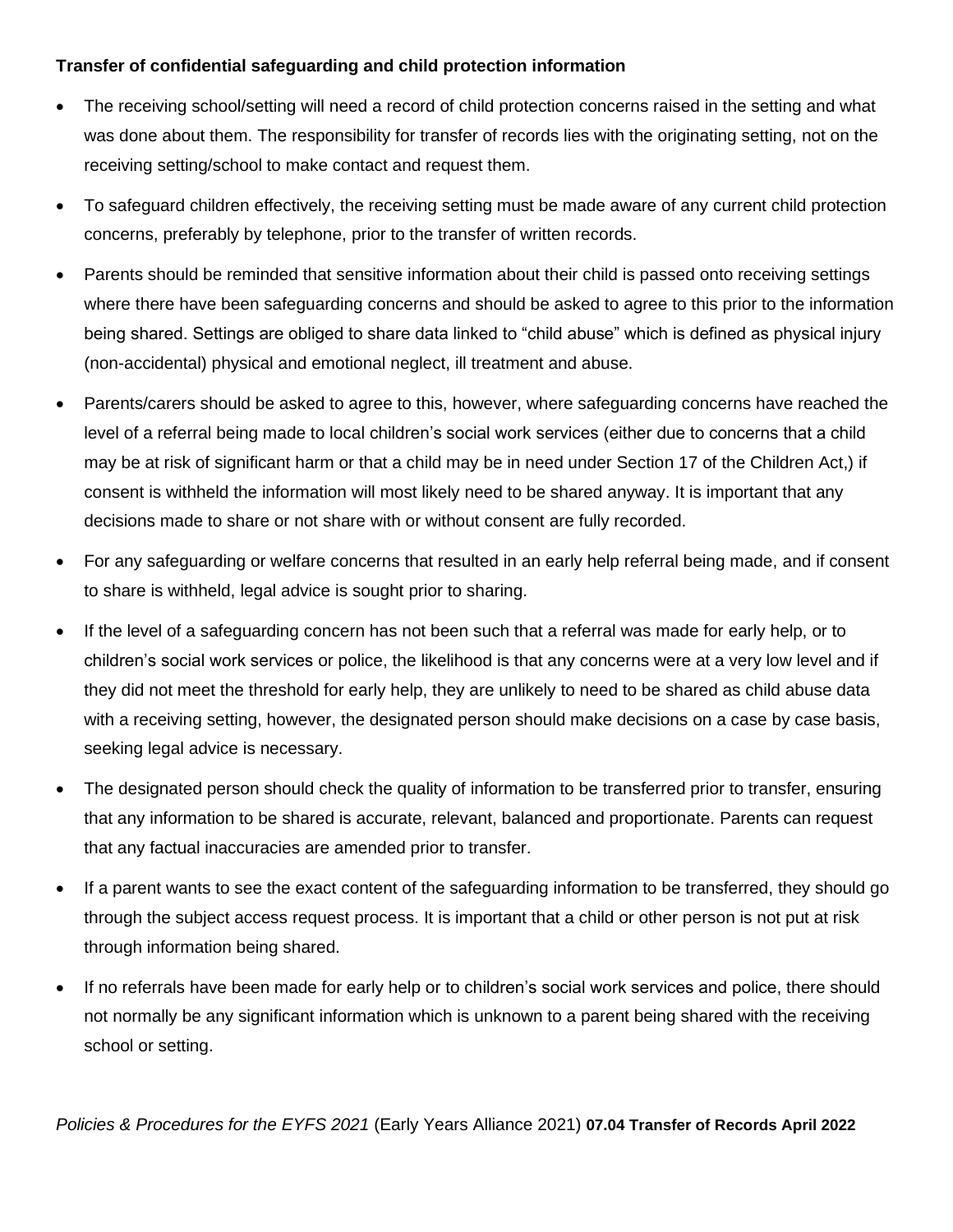- If a parent has objections or reservations about safeguarding information being transferred to the new setting, or if it is unclear what information should be included, the designated person will seek legal advice.
- In the event that LSP requirements are different to the setting's this must be explained to the parent, and a record of the discussion should be signed by parents to indicate that they understand how the information will be shared, in what circumstances, and who by.
- Prior to sharing the information with the receiving setting the designated person should check LSP retention procedures and if it becomes apparent that the LSP procedures are materially different to setting's procedures this is brought to the attention of the designated person's line manager, who will agree how to proceed.
- If a child protection plan or child in need plan is in place 06.1a Child welfare and protection summary is also photocopied and a copy is given to the receiving setting or school, along with the date of the last professional meeting or case conference.
- If a S47 investigation has been undertaken by the local authority a copy of the child welfare and protection concern summary form is given to the receiving setting/school.
- Where a CAF/early help assessment has been raised in respect of welfare concerns, the name and contact details of the lead professional are passed on to the receiving setting or school**.**
- If the setting has a copy of a current plan in place due to early help services being accessed, a copy of this should be given to the receiving setting, with parental consent.
- Where there has been a S47 investigation regarding a child protection concern, the name and contact details of the child's social worker will be passed on to the receiving setting/school, regardless of the outcome of the investigation.
- Where a child has been previously or is currently subject to a child protection plan, or a child in need plan, the name and contact details of the child's social worker will be passed onto the receiving setting/school, along with the dates that the relevant plan was in place for.
- This information is posted (by 'signed for' delivery) or taken to the school/setting, addressed to the setting's or school's designated person for child protection and marked confidential. Electronic records must only be transferred by a secure electronic transfer mechanism, or after the information has been encrypted.
- Parent/carers should be made aware what information will be passed onto another setting via 07.1a Privacy notice.
- Copies of the last relevant initial child protection conference/review, as well as the last core group or child in need minutes can be given to the setting/school.

*Policies & Procedures for the EYFS 2021* (Early Years Alliance 2021) **07.04 Transfer of Records April 2022**